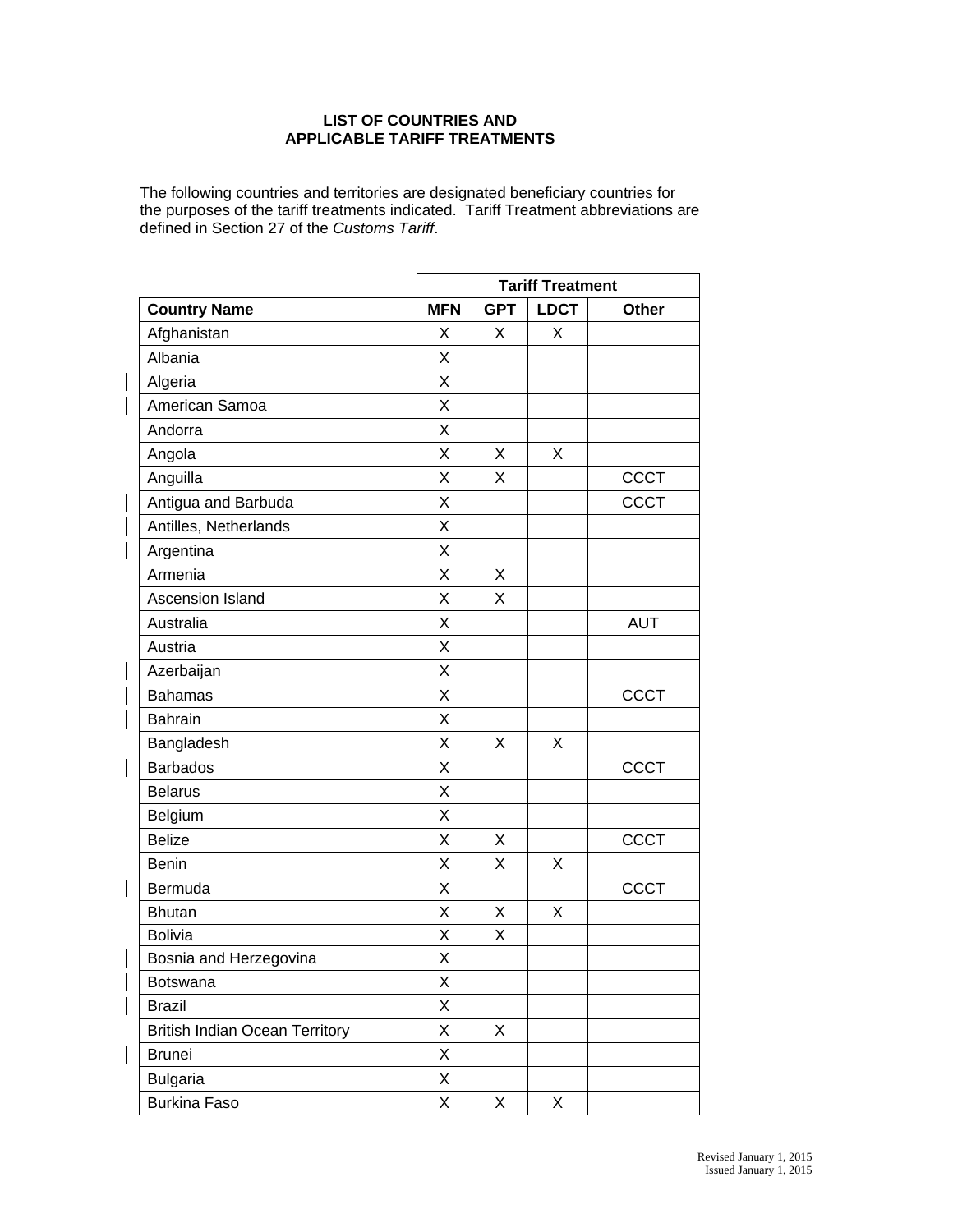|                              | <b>Tariff Treatment</b> |            |             |             |
|------------------------------|-------------------------|------------|-------------|-------------|
| <b>Country Name</b>          | <b>MFN</b>              | <b>GPT</b> | <b>LDCT</b> | Other       |
| <b>Burma</b>                 | X                       |            |             |             |
| <b>Burundi</b>               | X                       | X          | X           |             |
| Cambodia                     | X                       | X          | X           |             |
| Cameroon                     | Χ                       | X          |             |             |
| Cape Verde                   | X                       | X          | X           |             |
| Cayman Islands               | Χ                       |            |             | <b>CCCT</b> |
| Central African Republic     | X                       | X          | X           |             |
| Chad                         | Χ                       | X          | X           |             |
| <b>Channel Islands</b>       | X                       |            |             |             |
| Chile                        | X                       |            |             | <b>CT</b>   |
| China                        | Χ                       |            |             |             |
| Christmas Island             | X                       | X          |             |             |
| Cocos (Keeling) Islands      | X                       | X          |             |             |
| Colombia                     | Χ                       |            |             | <b>COLT</b> |
| Comoros                      | X                       | X          | X           |             |
| Congo                        | Χ                       | X          |             |             |
| Cook Islands                 | Χ                       | X          |             |             |
| Costa Rica                   | Χ                       |            |             | <b>CRT</b>  |
| Côte d'Ivoire                | X                       | X          |             |             |
| Croatia                      | Χ                       |            |             |             |
| Cuba                         | X                       |            |             |             |
| Cyprus                       | X                       |            |             |             |
| <b>Czech Republic</b>        | X                       |            |             |             |
| Democratic Republic of Congo | X                       | X          | X           |             |
| Denmark                      | Χ                       |            |             |             |
| Djibouti                     | X                       | X          | X           |             |
| Dominica                     | X                       |            |             | <b>CCCT</b> |
| Dominican Republic           | Χ                       |            |             |             |
| Ecuador                      | X                       |            |             |             |
| Egypt                        | X                       | X          |             |             |
| El Salvador                  | Χ                       | X          |             |             |
| <b>Equatorial Guinea</b>     | Χ                       |            |             |             |
| Eritrea                      | Χ                       | X          | X           |             |
| Estonia                      | X                       |            |             |             |
| Ethiopia                     | Χ                       | X          | X           |             |
| <b>Falkland Islands</b>      | Χ                       | X          |             |             |
| Fiji                         | Χ                       | X          |             |             |
| Finland                      | Χ                       |            |             |             |
| France                       | Χ                       |            |             |             |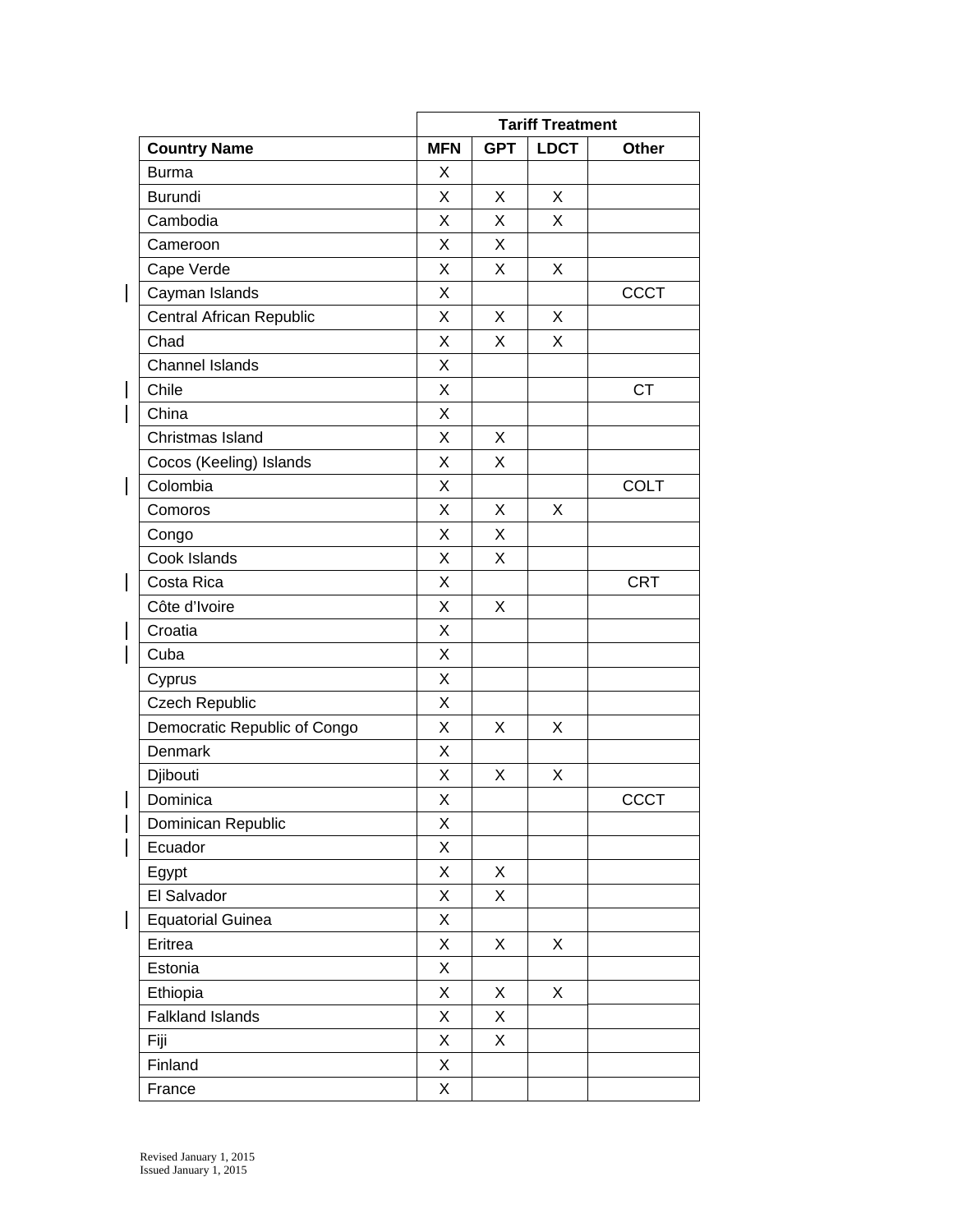|                     |             | <b>Tariff Treatment</b> |             |             |
|---------------------|-------------|-------------------------|-------------|-------------|
| <b>Country Name</b> | <b>MFN</b>  | <b>GPT</b>              | <b>LDCT</b> | Other       |
| French Polynesia    | X           |                         |             |             |
| Gabon               | X           |                         |             |             |
| Gambia              | X           | X                       | X           |             |
| Georgia             | X           | X                       |             |             |
| Germany             | X           |                         |             |             |
| Ghana               | X           | X                       |             |             |
| Gibraltar           | Χ           |                         |             |             |
| Greece              | Χ           |                         |             |             |
| Grenada             | X           |                         |             | <b>CCCT</b> |
| Guam                | X           |                         |             |             |
| Guatemala           | X           | X                       |             |             |
| Guinea              | X           | X                       | X           |             |
| Guinea-Bissau       | X           | X                       | X           |             |
| Guyana              | X           | X                       |             | CCCT        |
| Haiti               | X           | X                       | X           |             |
| Honduras            | X           | X                       |             | <b>HNT</b>  |
| Hong Kong           | X           |                         |             |             |
| Hungary             | X           |                         |             |             |
| Iceland             | X           |                         |             | IT          |
| India               | X           |                         |             |             |
| Indonesia           | X           |                         |             |             |
| Iran                | X           |                         |             |             |
| Iraq                | X           | X                       |             |             |
| Ireland             | X           |                         |             |             |
| Isle of Man         | Χ           |                         |             |             |
| Israel              | Χ           |                         |             | <b>CIAT</b> |
| Italy               | $\mathsf X$ |                         |             |             |
| Jamaica             | Χ           |                         |             | CCCT        |
| Japan               | X           |                         |             |             |
| Jordan              | X           |                         |             | JT          |
| Kazakhstan          | X           |                         |             |             |
| Kenya               | X           | X                       |             |             |
| Kiribati            | X           | X                       | X           |             |
| Kosovo              | X           |                         |             |             |
| Kuwait              | X           |                         |             |             |
| Kyrgyzstan          | X           | X                       |             |             |
| Laos                | X           | X                       | X           |             |
| Latvia              | Χ           |                         |             |             |
| Lebanon             | X           |                         |             |             |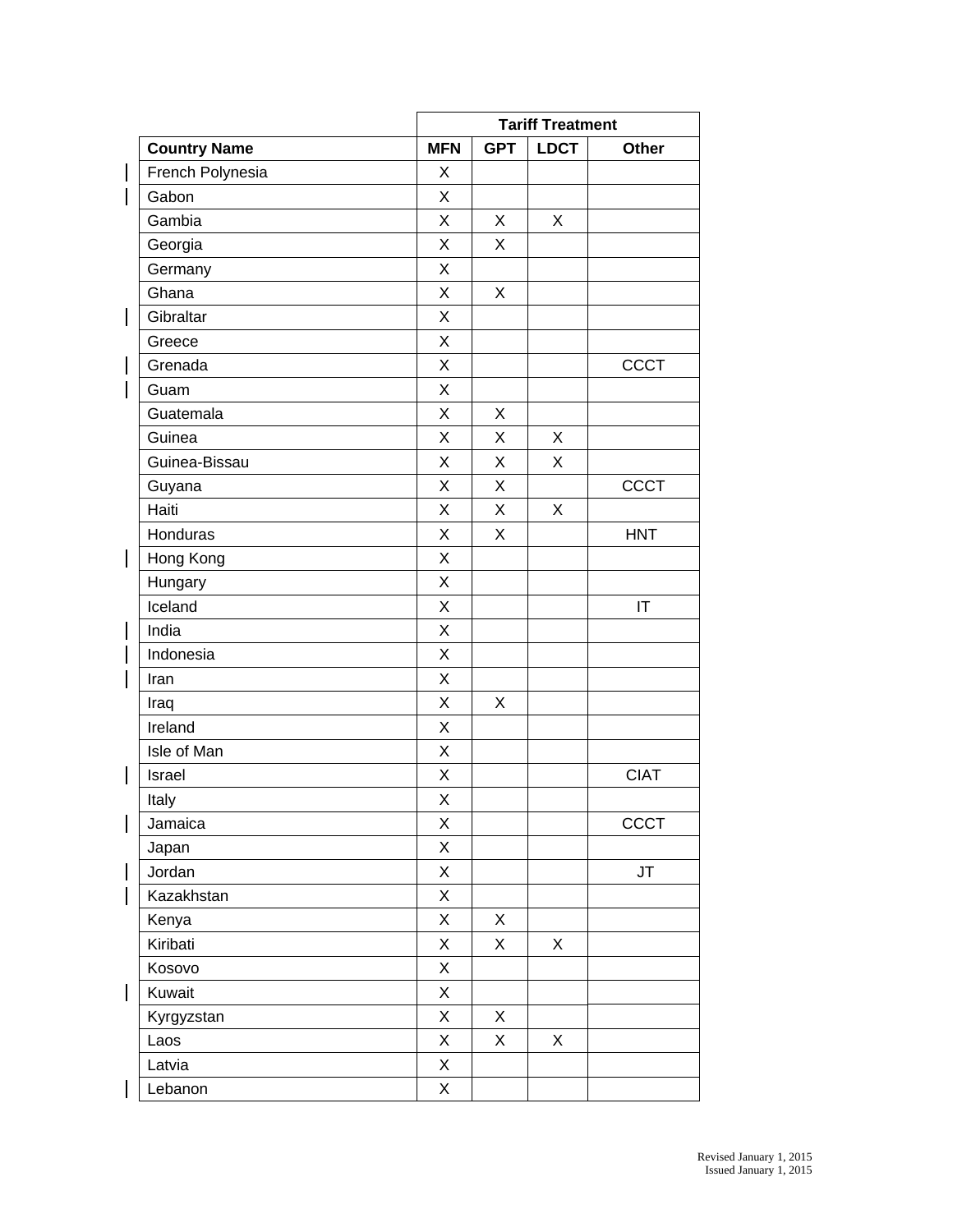|                          |                                | <b>Tariff Treatment</b> |            |             |             |
|--------------------------|--------------------------------|-------------------------|------------|-------------|-------------|
|                          | <b>Country Name</b>            | <b>MFN</b>              | <b>GPT</b> | <b>LDCT</b> | Other       |
| Lesotho                  |                                | X                       | Χ          | X           |             |
| Liberia                  |                                | X                       | X          | X           |             |
| Libya                    |                                | X                       |            |             |             |
| Liechtenstein            |                                | X                       |            |             | <b>SLT</b>  |
| Lithuania                |                                | X                       |            |             |             |
| Luxembourg               |                                | X                       |            |             |             |
| Macao                    |                                | X                       |            |             |             |
| Macedonia                |                                | X                       |            |             |             |
| Madagascar               |                                | Χ                       | X          | X           |             |
| Malawi                   |                                | X                       | X          | X           |             |
| Malaysia                 |                                | X                       |            |             |             |
| Maldives                 |                                | X                       |            |             |             |
| Mali                     |                                | X                       | X          | X           |             |
| Malta                    |                                | X                       |            |             |             |
| $\overline{\phantom{a}}$ | Mariana Islands                | Χ                       |            |             |             |
|                          | Marshall Islands               | X                       | X          |             |             |
| Mauritania               |                                | X                       | X          | X           |             |
| <b>Mauritius</b>         |                                | Χ                       |            |             |             |
| Mexico                   |                                | X                       |            |             | MT, MUST    |
| Micronesia               |                                | X                       | X          |             |             |
| Moldova                  |                                | Χ                       | X          |             |             |
| Monaco                   |                                | X                       |            |             |             |
| Mongolia                 |                                | X                       | X          |             |             |
| Montenegro               |                                | X                       |            |             |             |
| Montserrat               |                                | Χ                       | X          |             | <b>CCCT</b> |
| Morocco                  |                                | X                       | X          |             |             |
| Mozambique               |                                | X                       | Χ          | X           |             |
| Namibia                  |                                | Χ                       |            |             |             |
| Nauru                    |                                | X                       | X          |             |             |
| Nepal                    |                                | X                       | X          | X           |             |
| Netherlands              |                                | Χ                       |            |             |             |
|                          | New Caledonia and Dependencies | X                       |            |             |             |
| New Zealand              |                                | Χ                       |            |             | <b>NZT</b>  |
| Nicaragua                |                                | X                       | Χ          |             |             |
| Niger                    |                                | X                       | X          | X           |             |
| Nigeria                  |                                | Χ                       | Χ          |             |             |
| <b>Niue</b>              |                                | Χ                       | X          |             |             |
| Norfolk Island           |                                | X                       | X          |             |             |
|                          | North Africa, Spanish          | X                       | X          |             |             |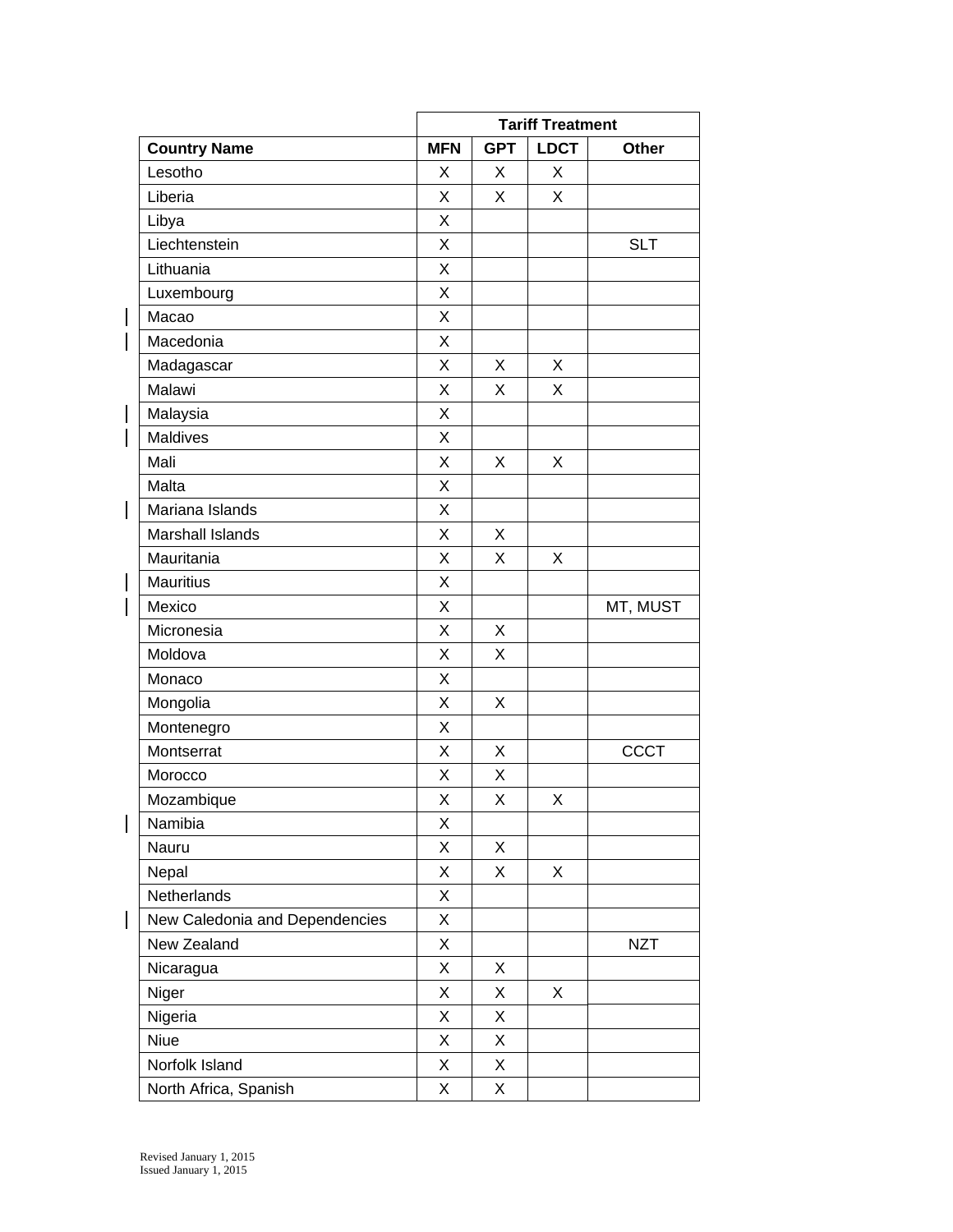|                                              | <b>Tariff Treatment</b> |            |             |             |
|----------------------------------------------|-------------------------|------------|-------------|-------------|
| <b>Country Name</b>                          | <b>MFN</b>              | <b>GPT</b> | <b>LDCT</b> | Other       |
| Norway                                       | X                       |            |             | <b>NT</b>   |
| Oman                                         | X                       |            |             |             |
| Pakistan                                     | X                       | X          |             |             |
| Palau                                        | X                       |            |             |             |
| Panama                                       | X                       |            |             | <b>PAT</b>  |
| Papua New Guinea                             | X                       | X          |             |             |
| Paraguay                                     | X                       | X          |             |             |
| Peru                                         | X                       |            |             | PT          |
| Philippines                                  | X                       | X          |             |             |
| Pitcairn                                     | X                       | X          |             |             |
| Poland                                       | X                       |            |             |             |
| Portugal                                     | X                       |            |             |             |
| Puerto Rico                                  | X                       |            |             | UST, MUST   |
| Qatar                                        | X                       |            |             |             |
| Romania                                      | X                       |            |             |             |
| Russia                                       | X                       |            |             |             |
| Rwanda                                       | X                       | X          | X           |             |
| Saint Helena and Dependencies                | X                       | X          |             |             |
| Saint Kitts and Nevis                        | X                       |            |             | <b>CCCT</b> |
| Saint Lucia                                  | X                       |            |             | <b>CCCT</b> |
| Saint Vincent and the Grenadines             | X                       |            |             | CCCT        |
| Samoa                                        | X                       | X          | X           |             |
| San Marino                                   | X                       |            |             |             |
| Sao Tome and Principe                        | X                       | X          | X           |             |
| Saudi Arabia                                 | X                       |            |             |             |
| Senegal                                      | X                       | X          | X           |             |
| Serbia                                       | X                       |            |             |             |
| Seychelles                                   | Χ                       |            |             |             |
| Sierra Leone                                 | X                       | X          | X           |             |
| Singapore                                    | X                       |            |             |             |
| Slovakia                                     | X                       |            |             |             |
| Slovenia                                     | X                       |            |             |             |
| Solomon Islands                              | X                       | X          | X           |             |
| Somalia                                      | X                       | X          | X           |             |
| South Africa                                 | X                       |            |             |             |
| South Korea                                  | X                       |            |             | <b>KRT</b>  |
| South Sudan                                  | X                       | X          | X           |             |
| Southern and Antarctic Territories<br>French | X                       | X          |             |             |
| Spain                                        | X                       |            |             |             |